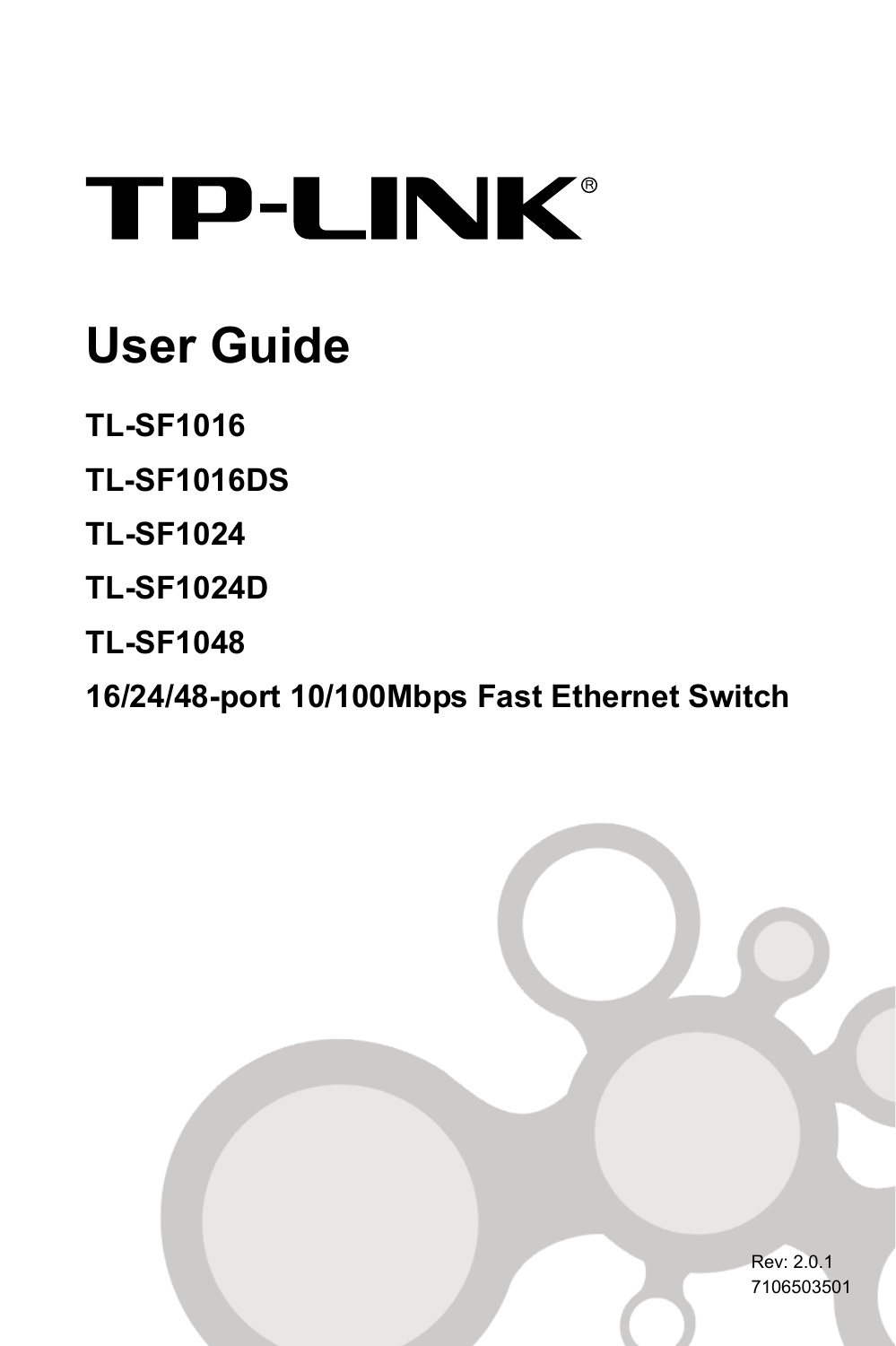#### **COPYRIGHT & TRADEMARKS**

Specifications are subject to change without notice.  $\mathbf{TP}\text{-}\mathbf{LINK}^{\circ}$  is a registered trademark of TP-LINK TECHNOLOGIES CO., LTD. Other brands and product names are trademarks or registered trademarks of their respective holders.

No part of the specifications may be reproduced in any form or by any means or used to make any derivative such as translation, transformation, or adaptation without permission from TP-LINK TECHNOLOGIES CO., LTD. Copyright © 2011 TP-LINK TECHNOLOGIES CO., LTD. All rights reserved.

#### **http://www.tp-link.com**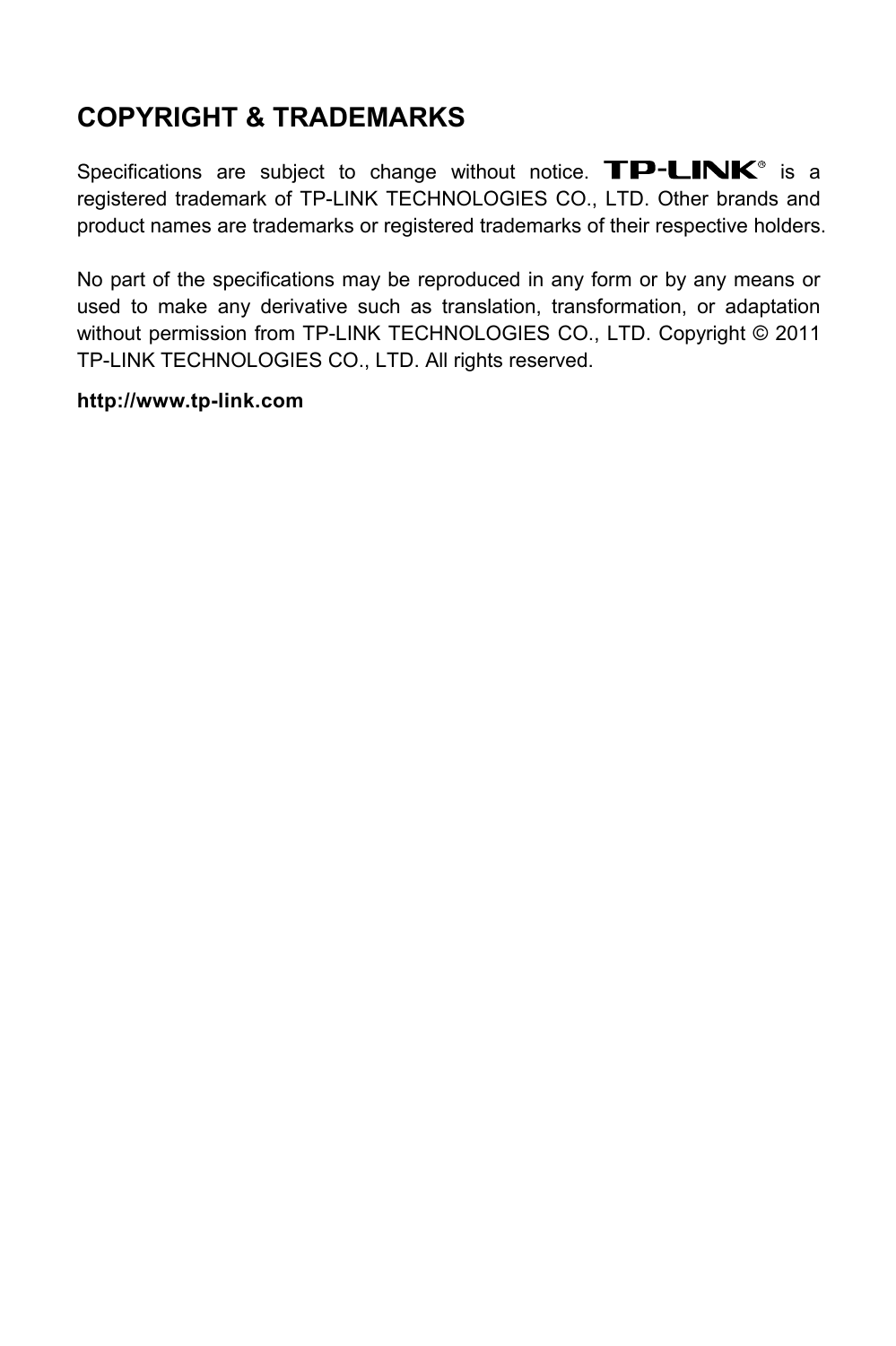#### **FCC STATEMENT**

This equipment has been tested and found to comply with the limits for a Class A digital device, pursuant to part 15 of the FCC Rules. These limits are designed to provide reasonable protection against harmful interference when the equipment is operated in a commercial environment. This equipment generates, uses, and can radiate radio frequency energy and, if not installed and used in accordance with the instruction manual, may cause harmful interference to radio communications. Operation of this equipment in a residential area is likely to cause harmful interference in which case the user will be required to correct the interference at his own expense.

This device complies with part 15 of the FCC Rules. Operation is subject to the following two conditions:

- 1) This device may not cause harmful interference.
- 2) This device must accept any interference received, including interference that may cause undesired operation.

Any changes or modifications not expressly approved by the party responsible for compliance could void the user's authority to operate the equipment.

#### **CE Mark Warning**

## $\epsilon$

This is a class A product. In a domestic environment, this product may cause radio interference, in which case the user may be required to take adequate measures.

## **Note:**

As for TL-SF1016DS, TL-SF1016, TL-SF1024D and TL-SF1024, a fuse resistor is used in the "F1" position on the PCB of the power module. The fuse resistor should be used with the following type: 10ohm 2W@25℃.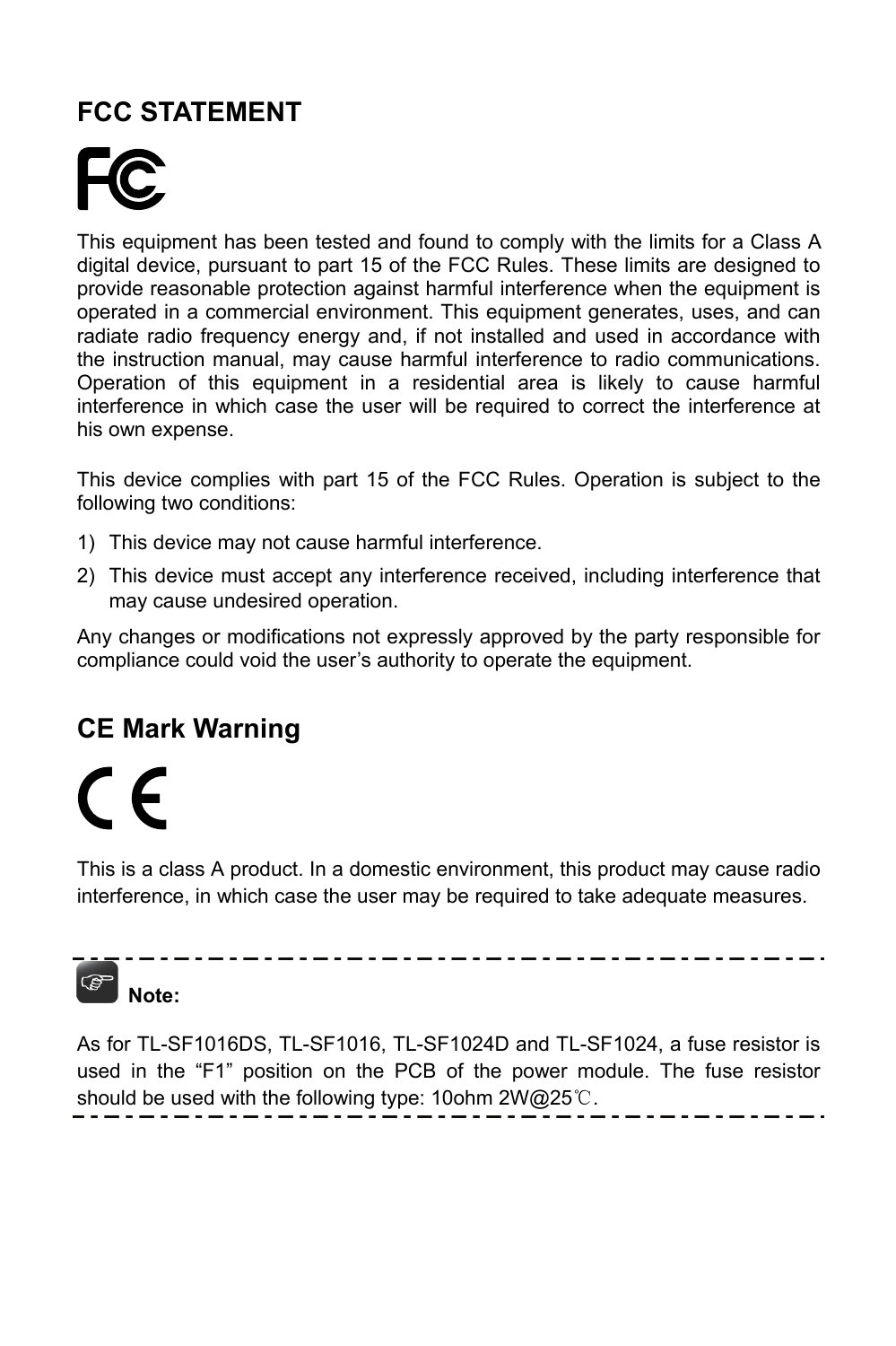#### **CONTENTS**

| <b>Chapter 1</b> |  |
|------------------|--|
| 1.1              |  |
| 1.2              |  |
| <b>Chapter 2</b> |  |
| 21               |  |
| 2.2              |  |
| <b>Chapter 3</b> |  |
| 3.1              |  |
| 3.2              |  |
| 321              |  |
| 322              |  |
| 3.3              |  |
| 3.4              |  |
|                  |  |
|                  |  |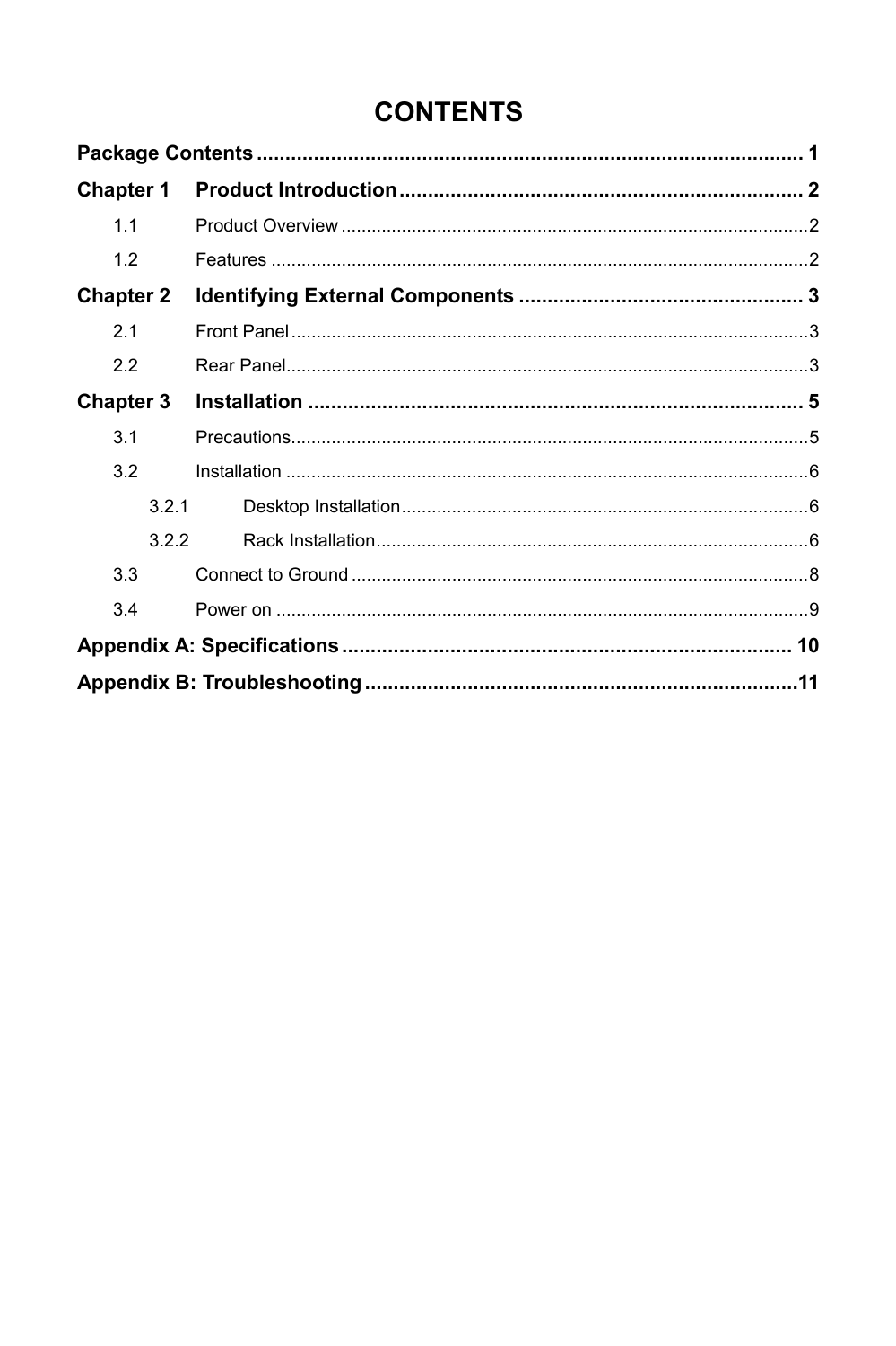#### <span id="page-4-1"></span><span id="page-4-0"></span>**Package Contents**

The following contents should be found in your box:

- ¾ One TL-SF1016/TL-SF1016DS/TL-SF1024/TL-SF1024D/TL-SF1048 Switch
- ¾ One power cord
- $\triangleright$  This User Guide
- ¾ Mounting screws and two "L" planks



Make sure that the package contains the above items. If any of the listed items are damaged or missing, please contact with your distributor. TL-SF1016DS and TL-SF1024D do not include mounting screws and two "L" planks.  $\sim$   $\sim$   $\sim$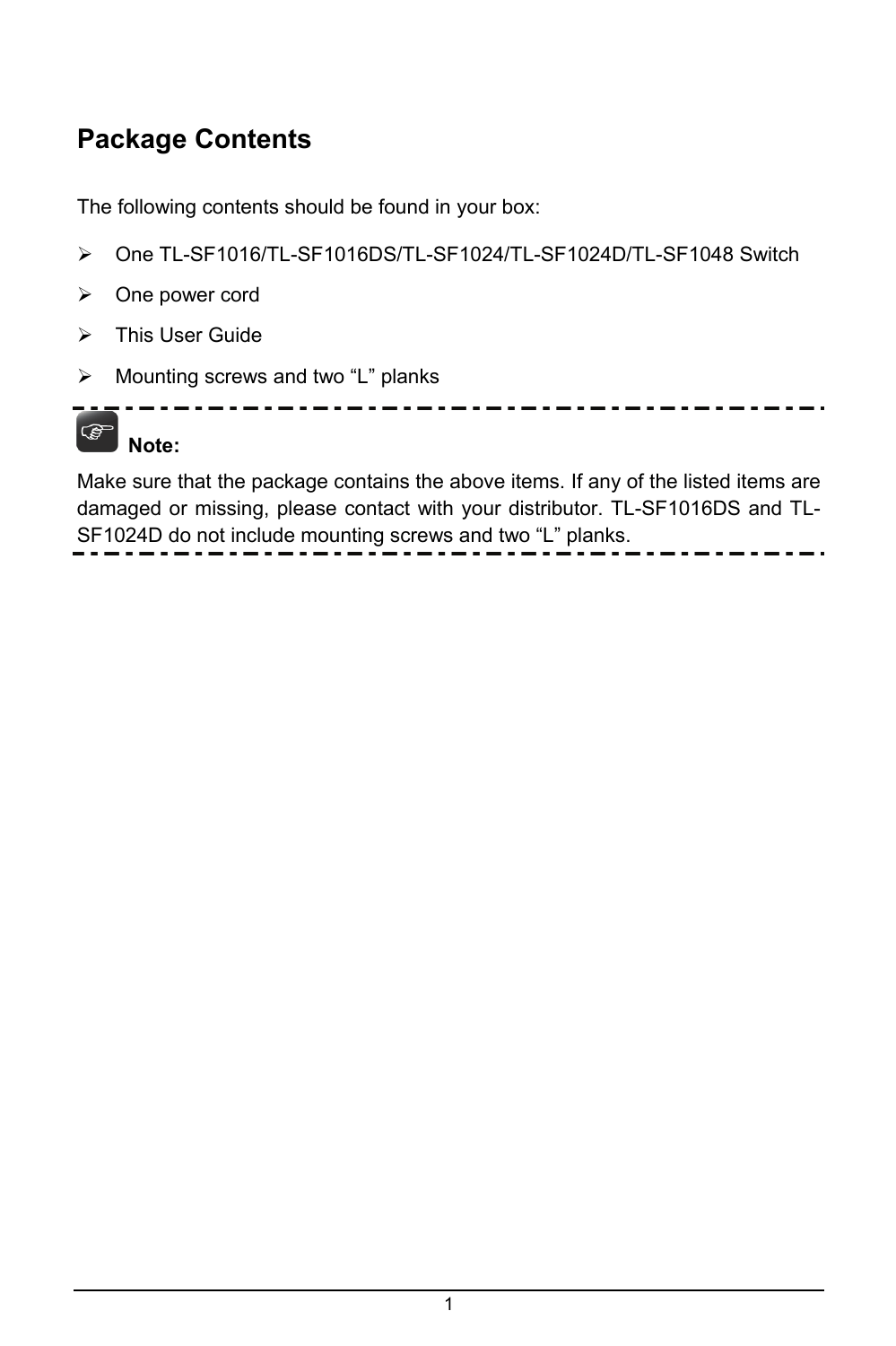#### <span id="page-5-1"></span><span id="page-5-0"></span>**Chapter 1 Product Introduction**

This chapter describes the features of the model of TL-SF1016/TL-SF1016DS/TL-SF1024/TL-SF1024D/TL-SF1048 16/24/48-port 10/100Mbps Fast Ethernet Switch. TL-SF1016, TL-SF1024 and TL-SF1048 just differ in the size, the number of LED indicators and ports, and all figures in this guide are of TL-SF1016.

#### <span id="page-5-2"></span>**1.1 Product Overview**

TL-SF1016/TL-SF1016DS/TL-SF1024/TL-SF1024D/TL-SF1048 16/24/48-port Switch provides 16/24/48 10/100Mbps Auto-Negotiation RJ45 ports. Each port of the TL-SF1016 / TL-SF1016DS / TL-SF1024 / TL-SF1024D / TL-SF1048 supports auto MDI/MDI-X function, eliminating the need for crossover cables or Uplink ports. The Switch is Plug- and-Play and any port can be simply plugged into a server, a hub or a switch, using straight cable or crossover cable.

The TL-SF1016/TL-SF1016DS/TL-SF1024/TL-SF1024D/TL-SF1048 16/24/48-port 10/100Mbps Fast Ethernet Switch provides you with a low-cost, easy-to-use, highperformance, seamless and standard upgrade to improve your old network to a 100Mbps network. It will boost your network performance up to full duplex data transfer.

#### <span id="page-5-3"></span>**1.2 Features**

- ¾ Complies with IEEE802.3, IEEE802.3u standards
- ¾ 16/24/48 10/100Mbps Auto-Negotiation RJ45 ports supporting Auto-MDI/MDIX
- $\triangleright$  Supports IEEE802.3X flow control for full-duplex mode and backpressure for half-duplex mode
- $\blacktriangleright$  LED indicators for monitoring power, link, activity, speed
- $\triangleright$  Rack-mountable steel case
- $\triangleright$  Internal power supply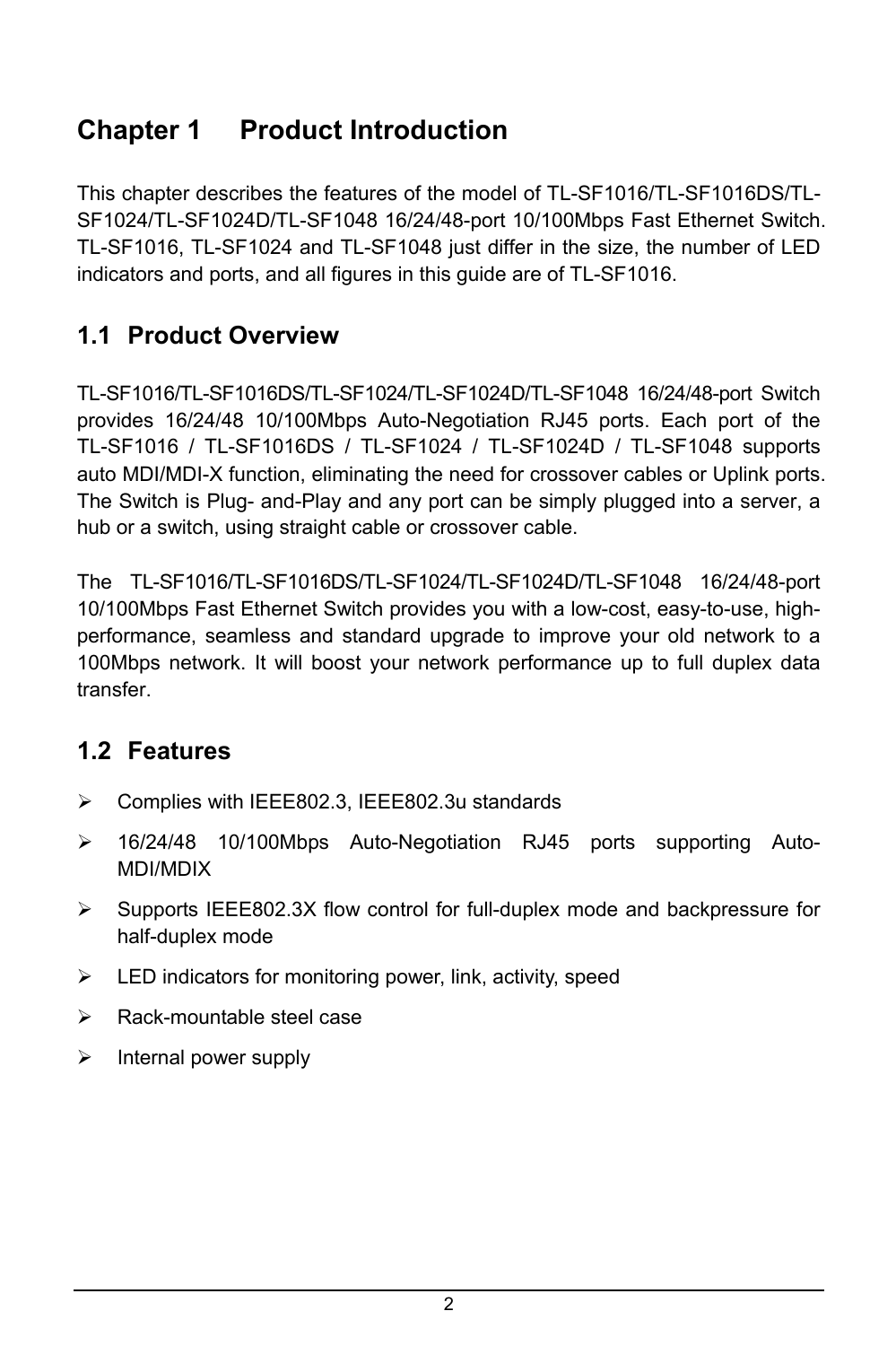#### <span id="page-6-1"></span><span id="page-6-0"></span>**Chapter 2 Identifying External Components**

This Chapter describes the front panel, rear panel and LED indicators of the **Switch** 

#### <span id="page-6-2"></span>**2.1 Front Panel**

The front panel of TL-SF1016 consists of switch model, switch LED indicators, and 16 10/100Mbps RJ-45 ports.



Figure 2-1 TL-SF1016 Switch Front Panel sketch

The LED indicators include Power, Link/Act LED indicators, which are used for monitoring and pre-troubleshooting of the Switch. The following section shows the LED indicators of the Switch along with an explanation of each indicator.

- ¾ **Power LED**: This indicator will light solid red when the Switch powers up. If the LED is not lit, please check the power supply and connection.
- ¾ **Link/Act LED**: The LED indicates Link/Active status. The corresponding LED indicator will light solid green when connected to a network device. It flashes green when data is being transmitted or received on the working connection.
- ¾ **100Mbps**: The corresponding port LED indicator will light solid green when it's working on 100Mbps speed. Not lit indicates working on 10Mbps speed.



#### **Note:**

Because of the difference among the mode of switch, some switches don't include the 100Mbps indicator, such as TL-SF1048, TL-SF1016DS, TL-SF1024D and a few of TL-SF1016 switch.

#### <span id="page-6-3"></span>**2.2 Rear Panel**

The rear panel of TL-SF1016 features a power socket and a Grounding Terminal (marked with  $\oplus$ ).



Figure 2-2 TL-SF1016 Switch Rear Panel sketch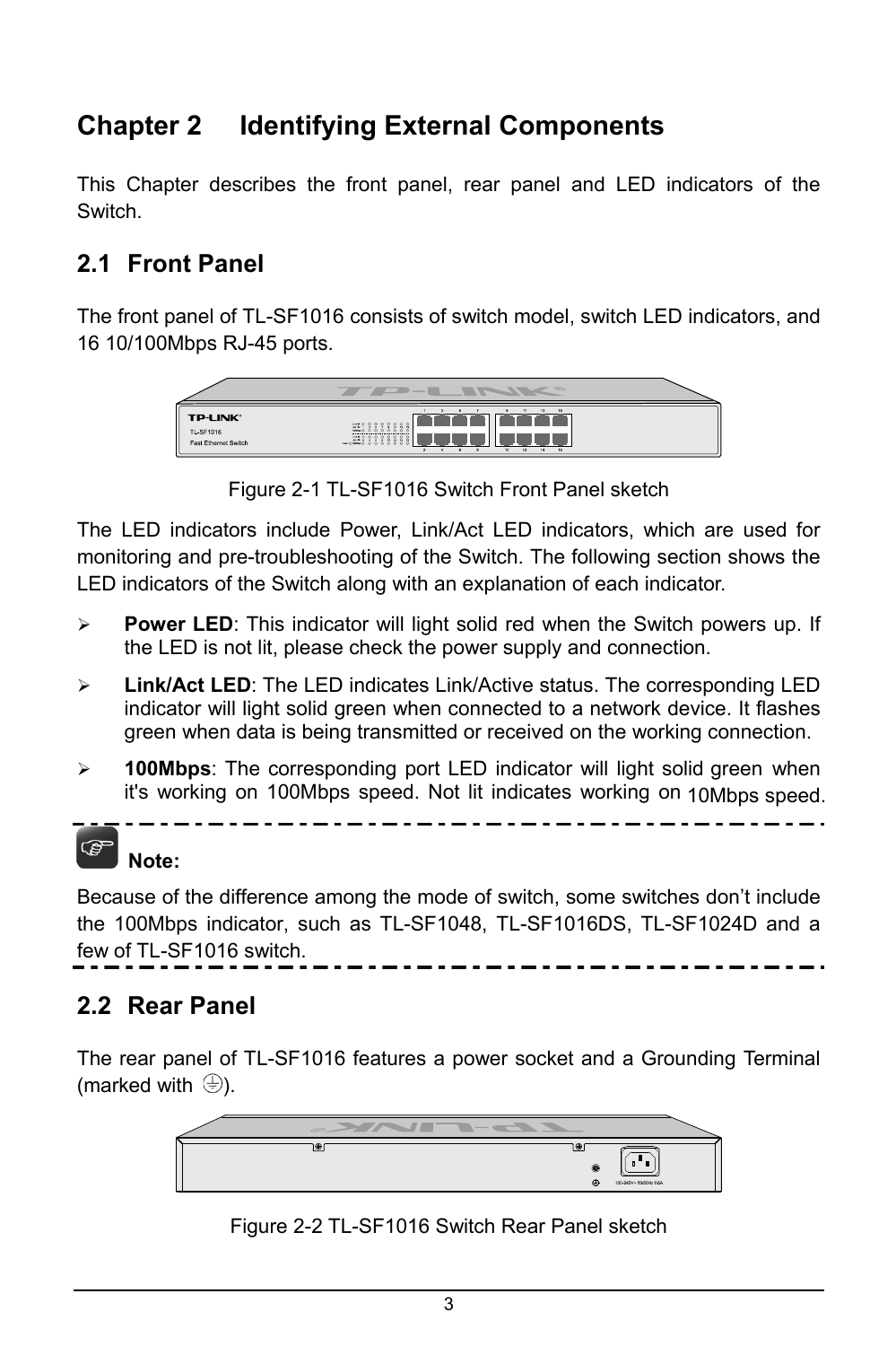- ¾ **Grounding Terminal:** TL-SF1016 already comes with Lightning Protection Mechanism. You can also ground the Switch through the PE (Protecting Earth) cable of AC cord or with Ground Cable. For detail information, please refer to section **3.3 Connect to Ground**.
- ¾ **AC Power Socket:** Connect the female connector of the power cord here, and the male connector to the AC power outlet. Please make sure the voltage of the power supply meets the requirement of the input voltage.

. \_ . \_ . \_ . \_ . \_ . \_ . \_ . \_ . .



Because of the difference among the mode of switch, some switches don't include the Grounding Terminal, such as TL-SF1048 and a few of TL-SF1016 and TL-SF1024 switches.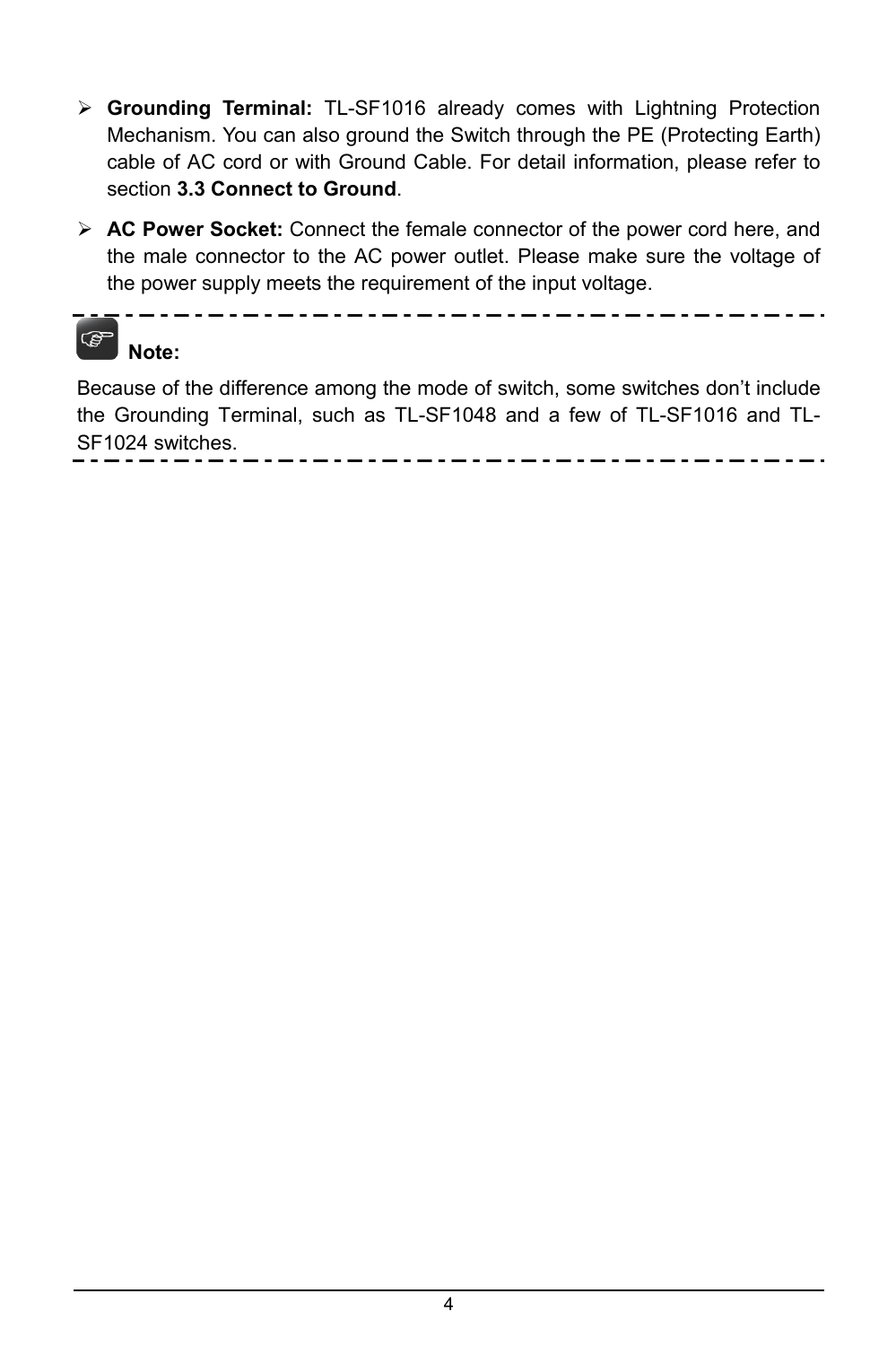#### <span id="page-8-1"></span><span id="page-8-0"></span>**Chapter 3 Installation**

#### <span id="page-8-2"></span>**3.1 Precautions**

To ensure a long-term and stable performance of the Switch, please pay attention to the following before the installation.

#### **1) Safety Requirements**

- Before cleaning the Switch, cut off the power supply. Do not clean it by the waterish cloth, and never use any other liquid cleaning method.
- Take waterproof measures during storage, transportation and operation of the equipment.
- Use only the power cord provided with the Switch.
- Make sure the voltage of the power supply meets the requirement of the input voltage of the Switch.
- Do not push any objects into the openings of the Switch.
- Ensure the vent hole is well ventilated and unblocked.
- Do not open or remove the cover of the Switch.

#### **2) Location Requirements**

When you choose a location for the Switch, please follow these guidelines:

- Install the Switch on a flat and stable surface that can support the entire weight of the Switch with all fittings.
- Locate the Switch far from strong electromagnetic field generators (such as motors), vibration, dust, and direct exposure to sunlight.
- To ensure adequate air flow around the Switch. At least 10 cm (4 inches) of space at the front and rear of the Switch is needed for ventilation.
- Make sure that the Switch will be accessible and that the cables can be easily connected.
- Position the Switch away from water and moisture sources, be sure to provide an acceptable temperature and humidity operating environment.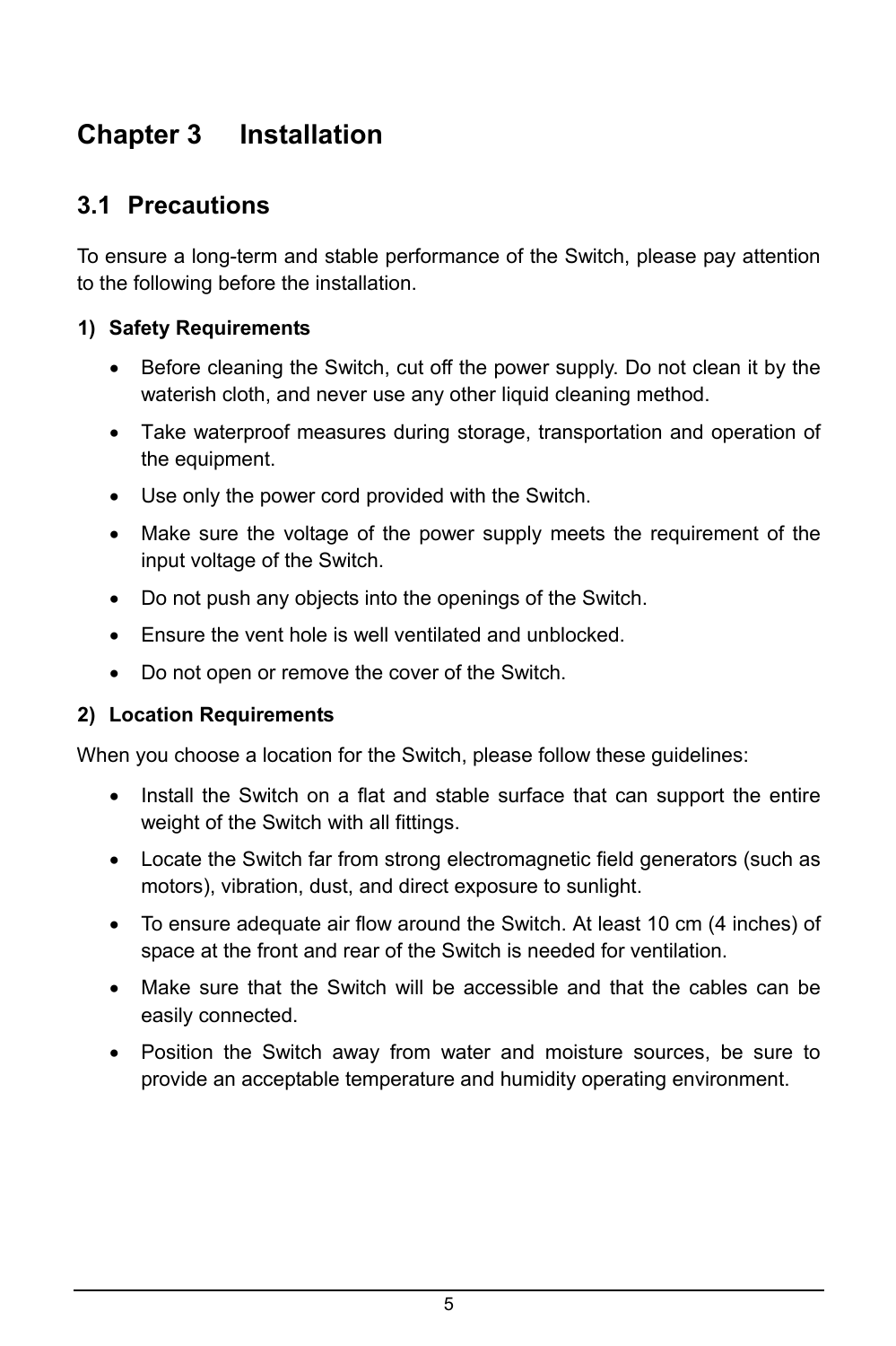#### <span id="page-9-1"></span><span id="page-9-0"></span>**3.2 Installation**

This Switch can be either installed on the standard 19-inch mountable rack or located on the desktop.



Please unplug the power cord before installing or removing the Switch.

#### <span id="page-9-2"></span>**3.2.1 Desktop Installation**

To install the Switch on the desktop, please follow the steps:

- 1) Set the Switch on a flat surface strong enough to support the entire weight of the Switch with all fittings.
- 2) Remove the adhesive backing papers from the rubber feet.
- 3) Turnover the Switch and attach the supplied rubber feet to the recessed areas on the bottom at each corner of the Switch.



Figure 3-1 Attaching Rubber Feet

- 4) Upturn the Switch and connect it to the network devices while keep enough ventilation space around.
- 5) Connect the Switch to power source with the provided power cord.

#### **Caution:**

Please avoid any heavy thing placed on the Switch.

#### <span id="page-9-3"></span>**3.2.2 Rack Installation**

To install the Switch in an EIA standard-sized, 19-inch rack, follow the instructions described below: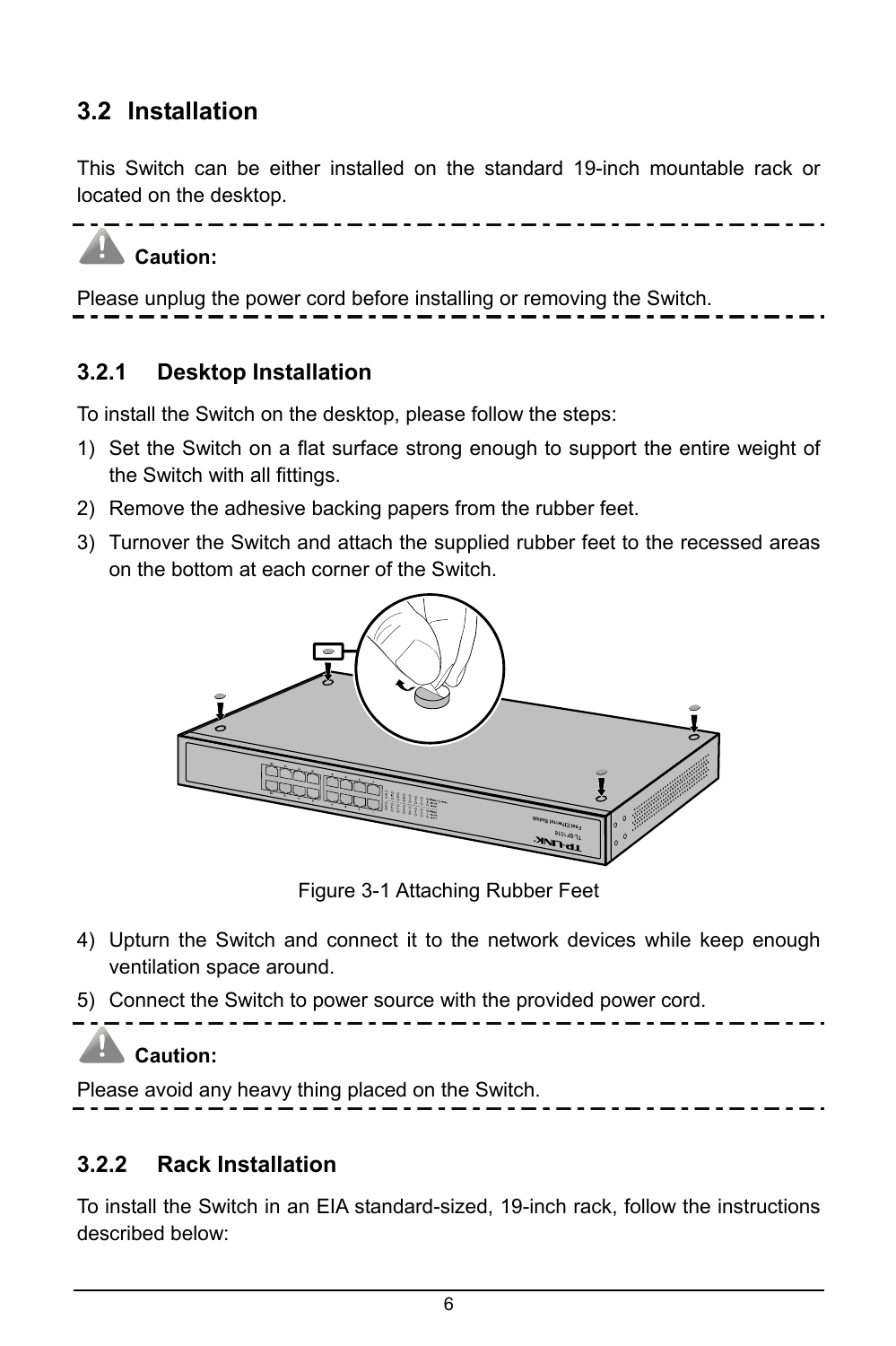1) Secure the supplied rack-mounting brackets to each side of the Switch with supplied screws, as illustrated in the following figure.



Figure 3-2 Attaching Brackets

2) After the brackets are attached to the Switch, use suitable screws (not provided) to secure the brackets to the rack, as illustrated in the following figure.



Figure 3-3 Mounting Switch

- 3) Connect the Switch to network devices.
- 4) Supply power to the Switch with the provided power cord.

## **Note:**

TL-SF1016DS and TL-SF1024D do not support rack installation.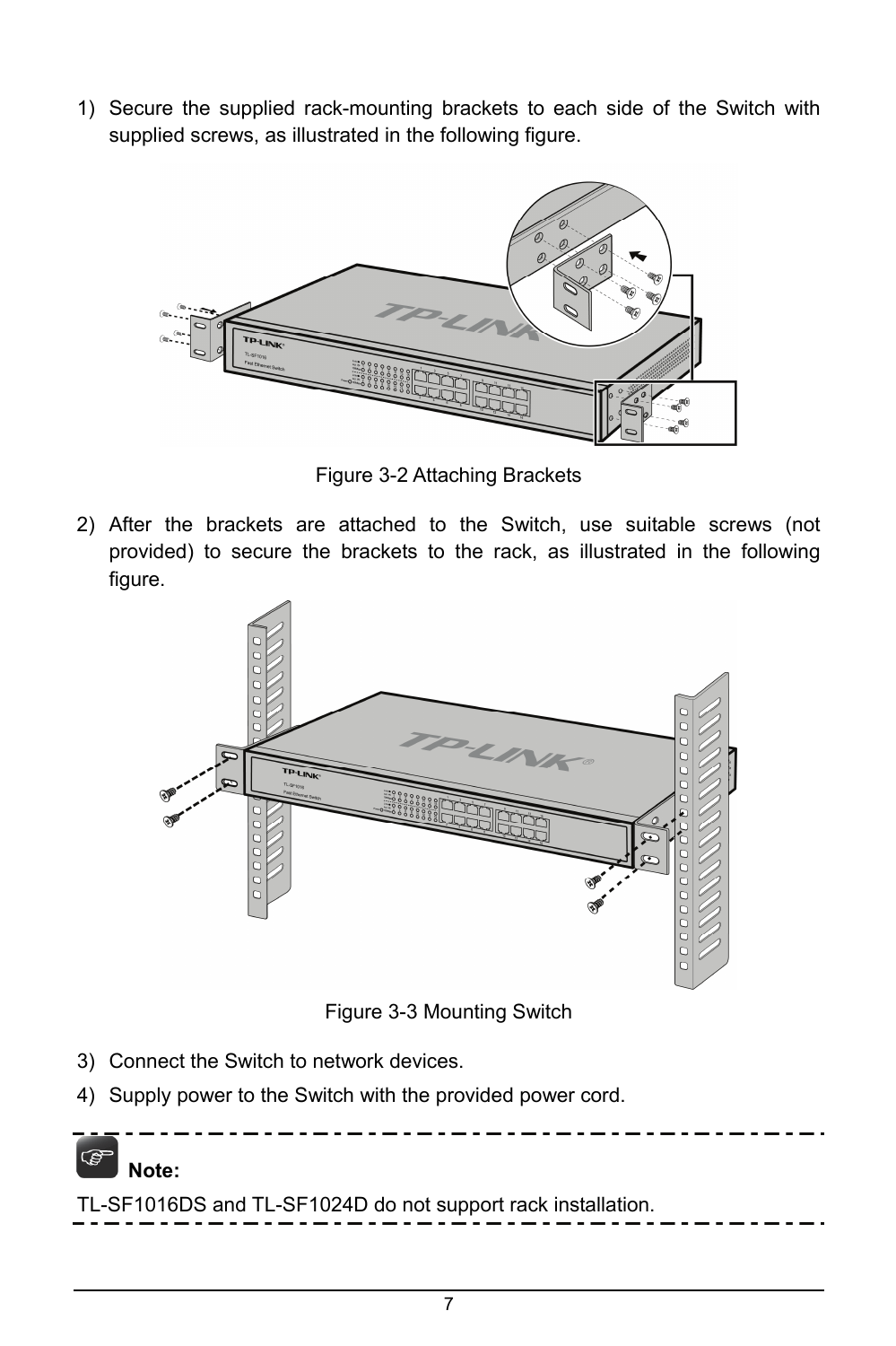#### <span id="page-11-1"></span><span id="page-11-0"></span>**3.3 Connect to Ground**

Connecting the Switch to ground is to quickly release the lightning over-voltage and over-current of the Switch, which is also a necessary measure to protect the body from electric shock.

In different environments, the Switch may be grounded differently. The following will instruct you to connect the Switch to the ground in two ways, connecting to the Grounding Bar or connecting to the Ground via the power cord. Please connect the Switch to ground in the optimum way according to your specific operation environment.

#### • **Connecting to the Grounding Bar**

If the Switch is installed in the Equipment Room, where a Grounding Bar is available, you are recommended to connect the Switch to the Grounding Bar as shown in the following figure.



The Grounding Bar and Ground Cable is not provided with our product.

#### • **Connecting to the Ground via the power supply**

If the Switch is installed in the normal environment, the Switch can be grounded via the PE (Protecting Earth) cable of the AC power supply as shown in the following figure.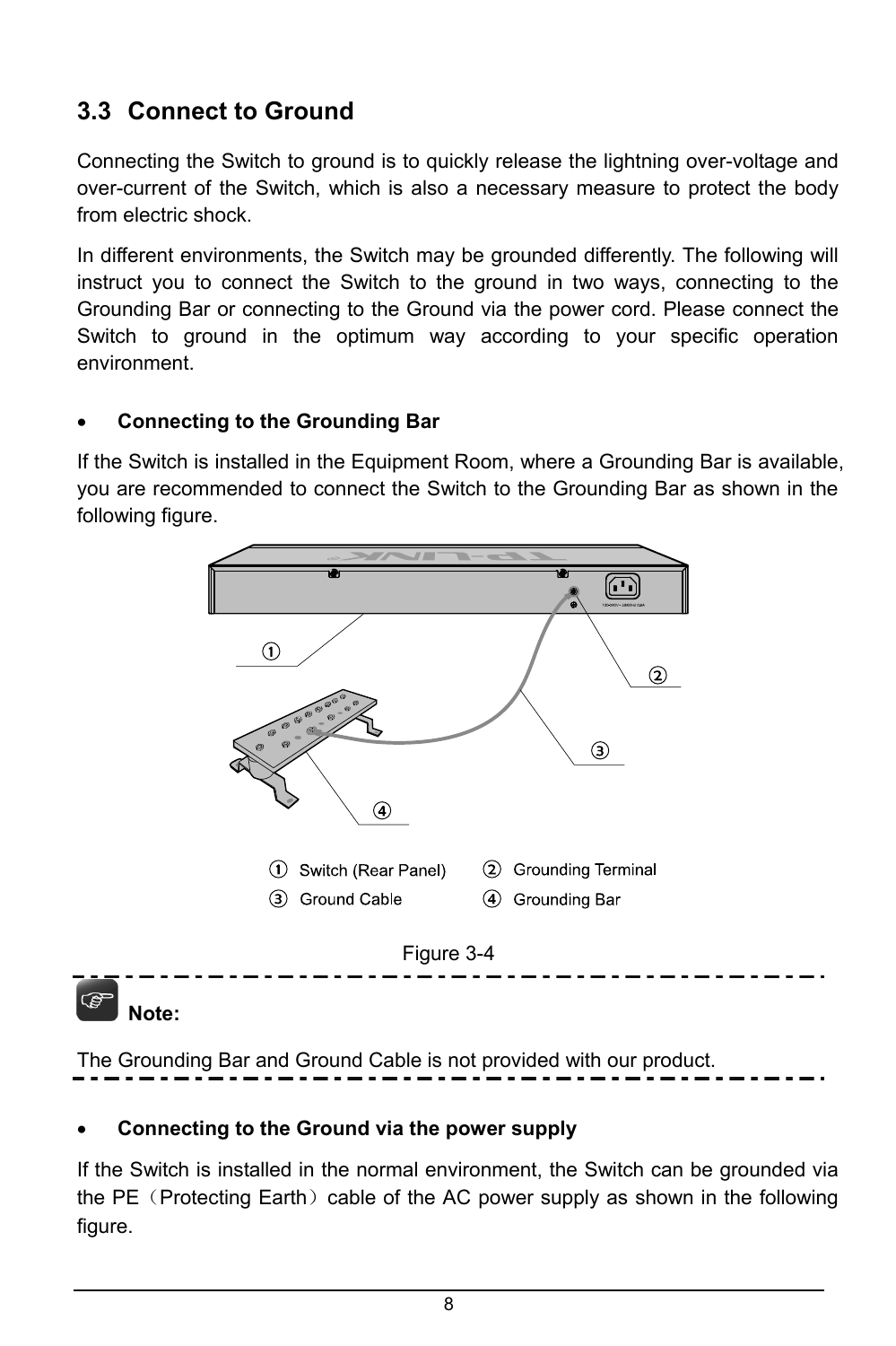<span id="page-12-0"></span>

The figure is to illustrate the application and principle. The power plug you get from the package and the socket in your situation will comply with the regulation in your country, so they may differ from the figure above.

### **Note:**

If you intend to connect the Switch to the ground via the PE (Protecting Earth) cable of AC power cord, please make sure the PE (Protecting Earth) cable in the electrical outlet is well grounded in advance.

#### <span id="page-12-1"></span>**3.4 Power on**

The TL-SF1016/TL-SF1016DS/TL-SF1024/TL-SF1024D/TL-SF1048 16/24/48-port 10/100Mbps Fast Ethernet Switch is powered by an AC Power Supply. Connect the Switch and power outlet by power cord. Powering on the Switch, it will be automatically initialized and the LED indicators should respond as follows:

- 1) All of the LED indicators will flash momentarily for one second, which represents a resetting of the system.
- 2) The Power LED indicator will light up.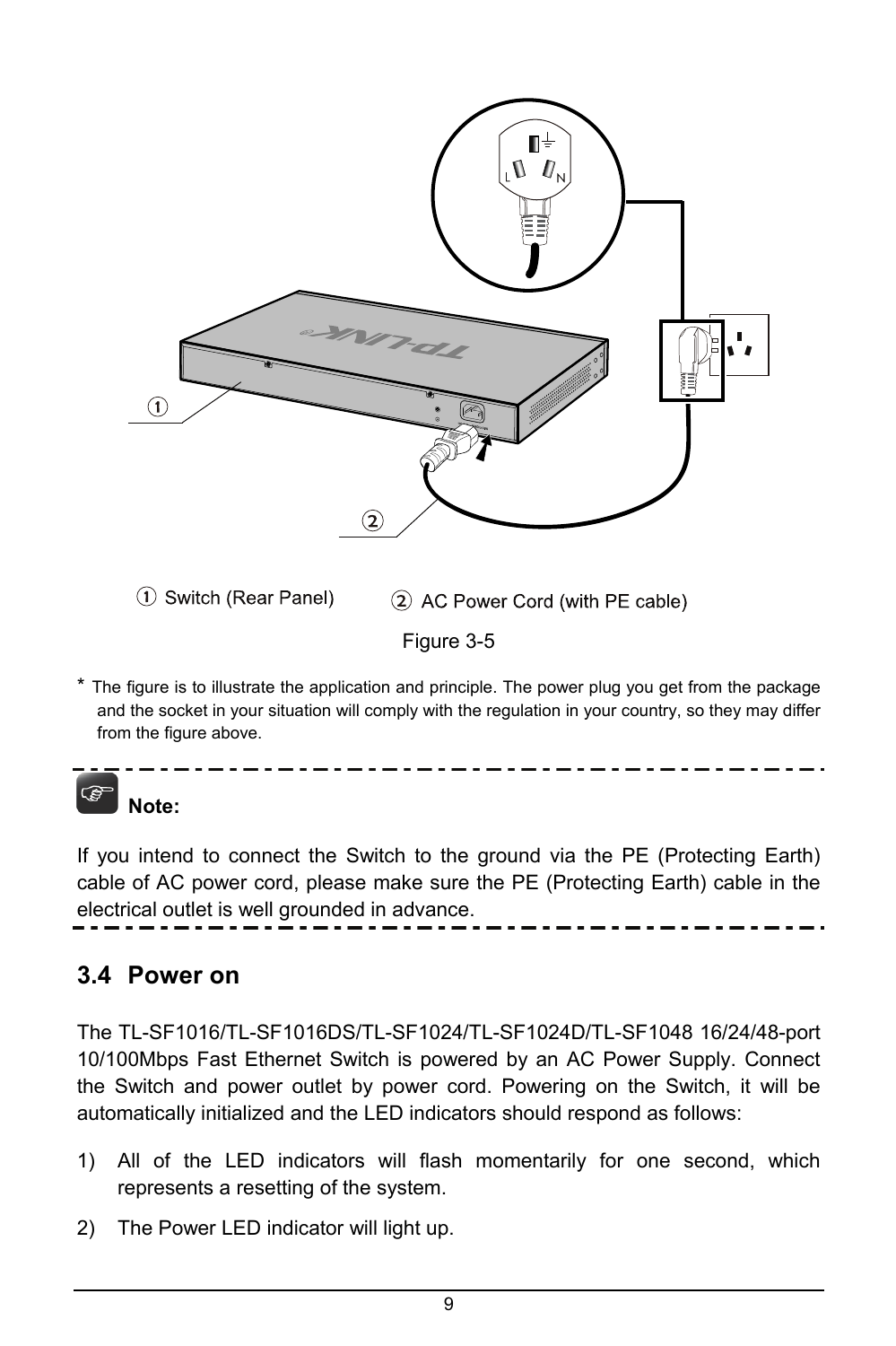### <span id="page-13-1"></span><span id="page-13-0"></span>**Appendix A: Specifications**

| <b>General</b>                 |                                                               |  |  |  |
|--------------------------------|---------------------------------------------------------------|--|--|--|
| Standards                      | IEEE802.3 10Base-T, IEEE802.3u 100Base-TX                     |  |  |  |
| Topology                       | Star                                                          |  |  |  |
| Protocol                       | CSMA/CD                                                       |  |  |  |
| Data Transfer Rate             | Ethernet: 10Mbps (Half Duplex)<br>20Mbps (FullDuplex)         |  |  |  |
|                                | Fast Ethernet: 100Mbps (Half Duplex)<br>200Mbps (Full Duplex) |  |  |  |
|                                | 10Base-T: UTP category 3, 4, 5 cable (maximum<br>100m)        |  |  |  |
| Network Media                  | EIA/TIA-568 100 STP (maximum 100m)                            |  |  |  |
| (Cable)                        | 100Base-TX: UTP category 5, 5e cable (maximum<br>100m)        |  |  |  |
|                                | EIA/TIA-568 100 STP (maximum 100m)                            |  |  |  |
| Number of Ports                | 16/24/48 10/100Mbps Auto-Negotiation RJ-45 ports              |  |  |  |
| Safety & Emissions             | FCC, CE                                                       |  |  |  |
| <b>LED</b> indicators          | Power, Link/Act, 100Mbps                                      |  |  |  |
| <b>Transfer Method</b>         | Store-and-Forward                                             |  |  |  |
| <b>MAC Address</b><br>Learning | Automatically learning, automatically aging                   |  |  |  |
| <b>Frame Filter Rate</b>       | 10Base-T: 14881pps/Port                                       |  |  |  |
|                                | 100Base-Tx: 148810pps/Port                                    |  |  |  |
| <b>Frame Forward</b>           | 10Base-T: 14881pps/Port                                       |  |  |  |
| Rate                           | 100Base-Tx: 148810pps/Port                                    |  |  |  |

| <b>Environmental and Physical</b> |                                   |  |  |
|-----------------------------------|-----------------------------------|--|--|
| Operating<br>Temperature          | $0^{\circ}$ C ~40 $^{\circ}$ C    |  |  |
| Storage Temperature               | -40 $^{\circ}$ C ~70 $^{\circ}$ C |  |  |
| <b>Operating Humidity</b>         | 10%~90% non-condensing            |  |  |
| Storage Humidity                  | 5%~90% non-condensing             |  |  |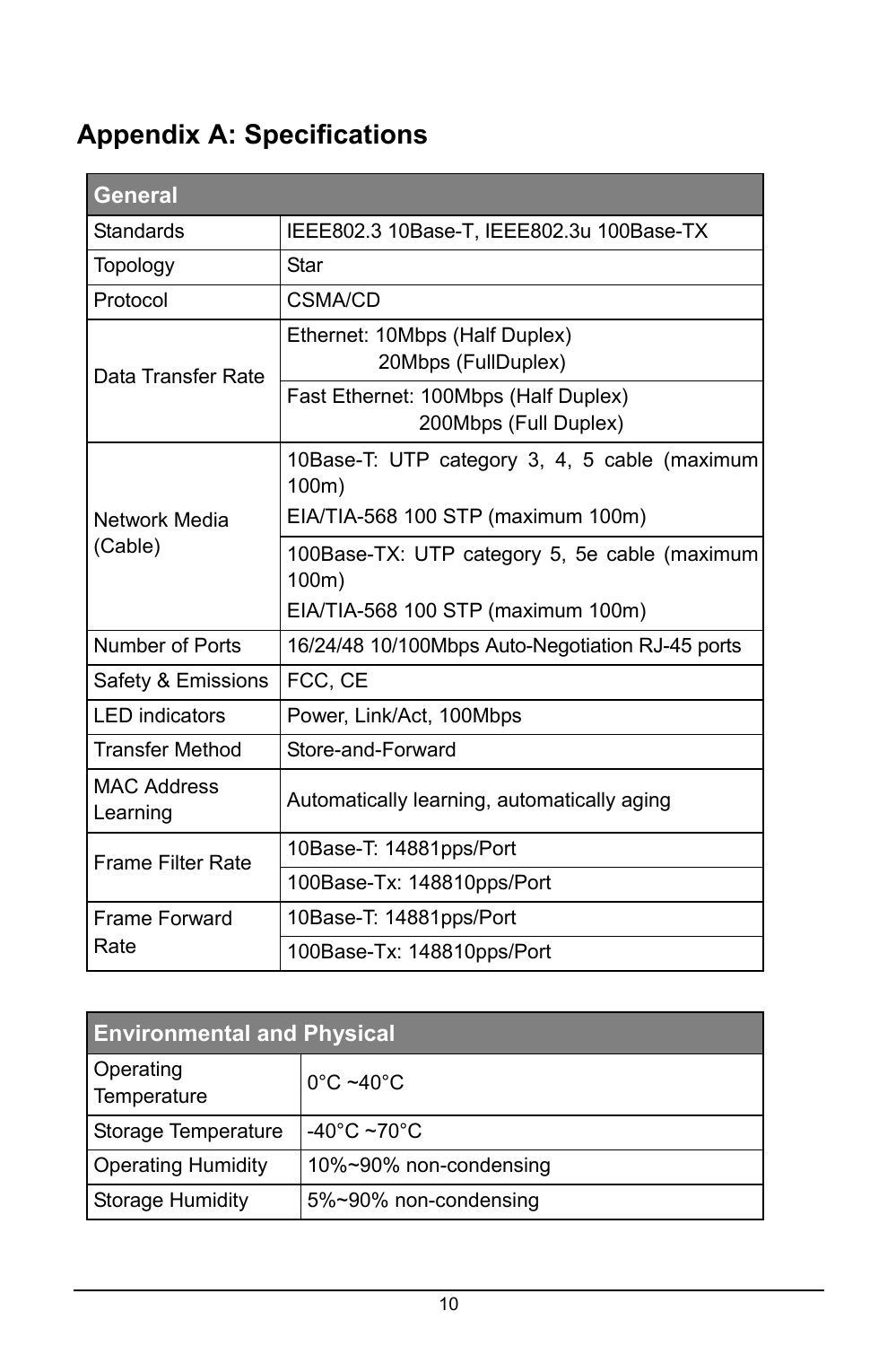#### <span id="page-14-1"></span><span id="page-14-0"></span>**Appendix B: Troubleshooting**

#### 1. **The Power LED is not lit**

- $\triangleright$  Make sure the AC power cord connected the Switch with power source properly.
- $\triangleright$  Make sure the power source is ON.
- 2. **The Link/Act LED is not lit when a device is connected to the corresponding port**
- $\triangleright$  Make sure that the cable connectors are firmly plugged into the Switch and the device.
- $\triangleright$  Make sure the connected device is turned on and working well.
- $\geq$  The cable must be less than 100 meters long (328 feet).